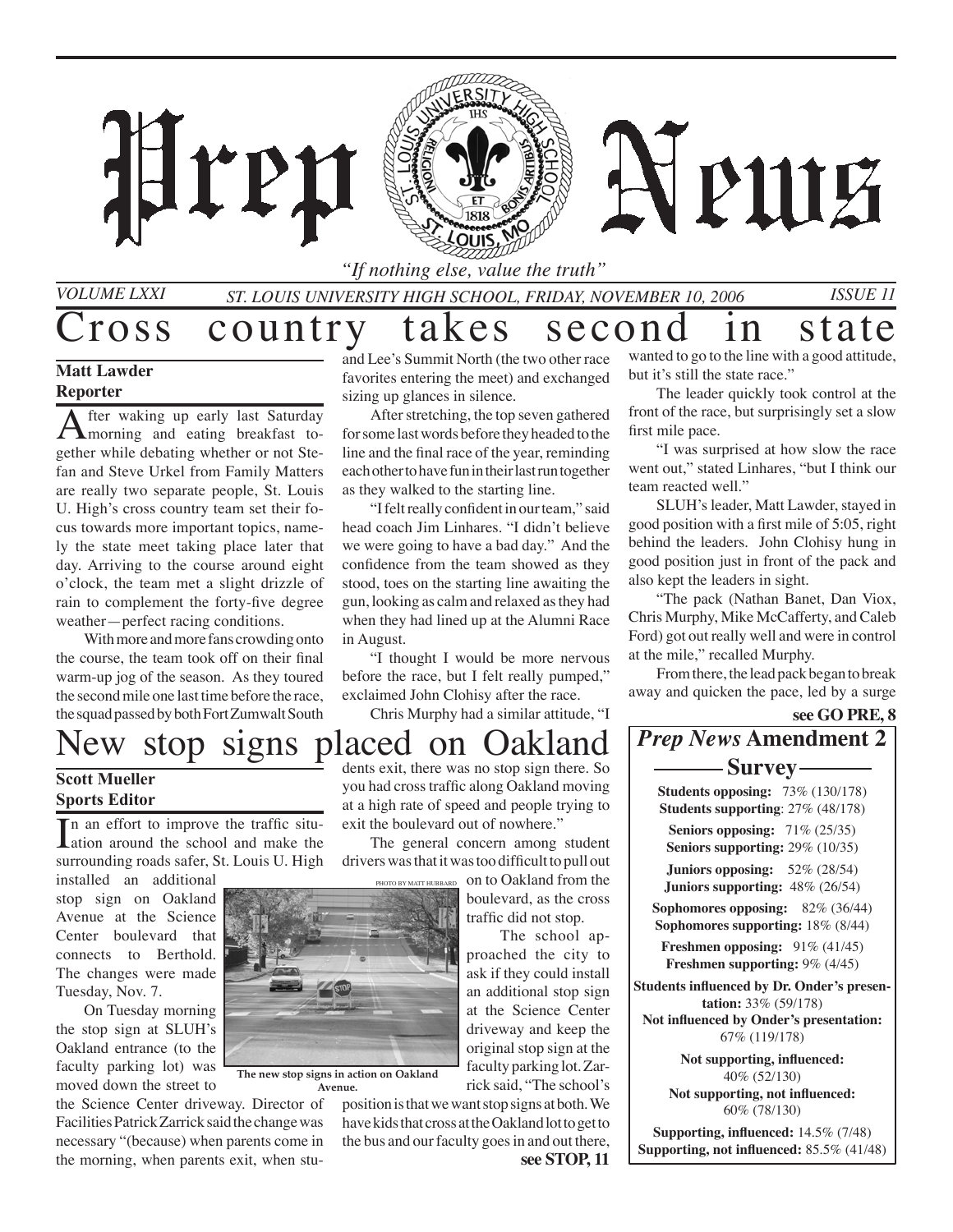

## Senior parking area cre- Crespin goes on<br>ated; enforcement uncertain maternity leave ated; enforcement uncertain maternity leave

### **Brian Bettonville Reporter**

A new sign differentiating senior park-<br>digital triangle debuted this week in the student parking lot. Though the sign clearly denotes senior and underclassman parking, the separation is largely unenforceable.

"It's a public lot, so any random person can park in the lot," said Assistant Principal for Student Welfare H. Eric Clark. "We can't just go after everyone without a SLUH parking sticker like we used to (when we had a private lot). We don't have the manpower to enforce the parking," considering the increased size of the lot.

 Senior Brian Hoelting remained unsatisfied with the enforcement effort. Hoelting, whose letter published in the Sept. 29 edition of the *Prep News* brought some attention to the issue, said, "Everyone knows the underclassmen shouldn't park in senior parking. I don't really think a sign is going to stop them."

## Tarlton wins construction award for work on Vision

### **Tom O'Keefe**

**Reporter**

The Tarlton Corporation, the construc- $\perp$  tion management company responsible for the construction of St. Louis U. High's Drury Plaza and new soccer stadium, received the prestigious Associated General Contractors of America (AGC) Keystone Award for their work on the SLUH athletic complex last Thursday.

There are a total of nine Keystone Awards, which are categorized by the expense and type of project, presented in the St. Louis area per year. Tarlton's award fell under the \$5-\$20 million category.

 Andy Kovarik, the project manager from Tarlton, said, "(The Keystone Award) is kind of the Associated General Contractor's most prestigious award that they give out. ... It's quite an honor to receive it."

 SLUH beat out two other finalists for Tarlton's contractor award. The new Busch Stadium was another winner of the award

 "(The sign is) all that's going to be done; that's all that can be done," Clark said of the sign and future parking enforcements.

Hoelting suggested "some kind of a sticker that would denote a senior car" as a possible way of enforcing the parking designations.

There is a system in place similar to the system mentioned by Hoelting. "Classes have the same color sticker," said Clark of the system. The sticker for seniors, for instance, is red.

 Another possible method of enforcement mentioned by Hoelting was "students approaching (underclassmen) who are still parking in the senior parking" as a way for seniors to take the matter into their own hands. One uncertainty Hoelting has regarding the parking situation's future, however, is "whether or not (Clark) would be willing to deal out punishments (for violation of senior parking)."

 "We can punish students for ignoring the lot designations, but the car's information

**see PARK, 8**

under the Specialty Contractor category for \$20 million and more.

 SLUH received a plaque, which is currently displayed in the main office, for Tarlton's success.

The announcement and ceremony for the winners was held last Thursday at the Millennium Hotel.

 Director of Facilities Patrick Zarrick mentioned that part of the reason for Tarlton's success was actually in the obstacles they faced. "The adversity we faced with the remediation of the old house foundations and the sinkholes in the location of the soccer stadium was a major issue between Tarlton and SLUH, because it was important that we finished the project before the winter so that we could still hold athletic events at home."

**see AWARD, 8** This is the second award that SLUH has received for its athletic complexes in the Vision 2000 Project. The school also received

### **George Boston Core Staff**

ast Thursday, St. Louis U. High French teacher Jennifer Crespin went on maternity leave; her two sophomore French classes and two senior French classes find themselves with no teacher nearly seven weeks earlier than expected.

Throughout the past few weeks, Crespin has been going through intensifying contractions. Around 10:00 a.m. Thursday, she visited her doctor, who ordered to go on bed rest immediately. After her check-up, she came into school to tie up any loose ends in her classes and to work out the details of her imminent absence.

Accompanied by foreign language deptartment chairman Mark Tychonievich, Crespin went to Assistant Principal for Academics Mark Michalski to finalize plans for her absence, which commenced the following day. Crespin was put on maternity leave, which lasts eight weeks, and was granted a leave of absence for the second semester.

"We thought she would probably make it through the first semester," Tychonievich said. "Her daughter is due around Christmas, so we thought she would at least be able to make it through the first semester with her seniors. ... We had no idea she would leave (so soon)."

This surprise left Crespin's students with no French class from last Friday until the following Wednesday.

While the time of her departure was a surprise, the foreign language department and the administration were prepared. "We knew she was going to leave sometime, so we had already formulated a plan for when she left. All we did was implement that plan now," explained Michalski.

Tychonievich elaborated: "We had a couple of plans for when she left. One of them was to fill in (for Crespin) with someone that was already here: Mr. Moore. He can teach French. Our other plan was to hire someone from outside."

**see CRESPIN, 11** In its search for an interim replacement for Crespin, SLUH, according to Principal Mary Schenkenberg, sent letters to local universities with graduate students study-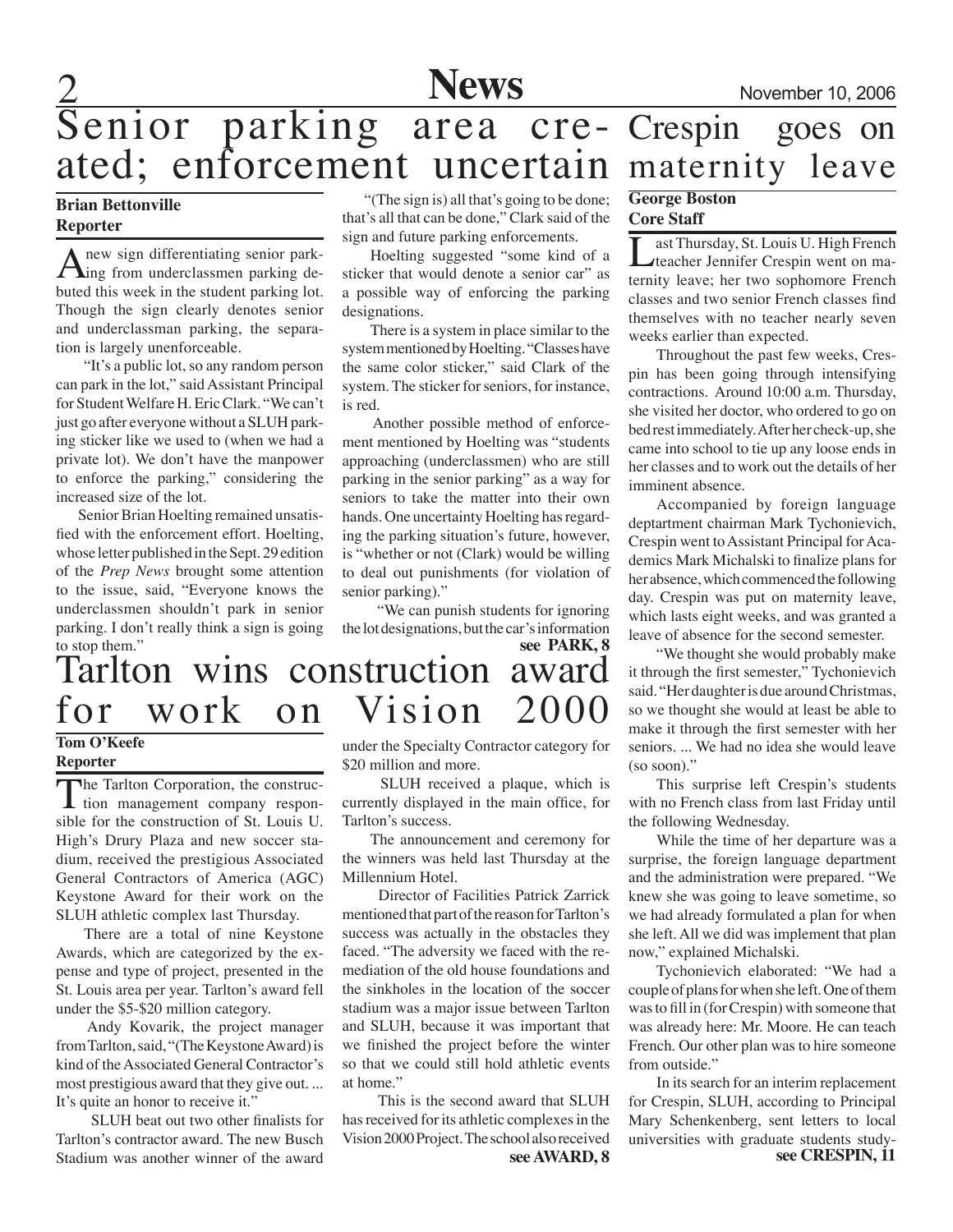### November 10, 2006 **News** 3 SLUH opens doors to 600 prospective students *Attendance down slightly from last year* Last year, 679 prospective students

visited the campus. Numbers were down this year in concurrence with the general trend in the archdiocese of St. Louis for all Catholic high schools. There are fewer sixth, seventh,

#### **Sean Kickham Features Editor**

St. Louis U. High opened its doors on last Sunday between noon and 4:30 p.m. for the annual Open House.

Nearly 2,000 people visited the school,

according to Director of Admissions Craig Hannick. Of these, about 600 were potential students, mostly seventh and eighth graders. These s tudents came from a



**Senior Sam Leverenz guides a tour during open house.**

Over 300 SLUH students acted as tour guides for the visitors. "People really enjoyed having individual tour guides," said Hannick.

According to Hannick, visitors were most impressed with "tour guides, followed by the building facilities, followed by how nice everything looked and how clean it was. Those are the compliments I get all the time."

Overall, everything went very smoothly. Some parts of the school, such as the entrance to the library, were slightly congested, which was to be expected because of the number of people coming in and out.

"People are so friendly here," said Hannick, "that they stop and talk (resulting in congestion). But that's what makes us who we are." Visitors commented on how personable the staff, faculty, and students were.

According to Hannick, the waits for tours were no longer than ten minutes. Refreshments were available at the end of the tour and vistors ate about 8,000 cookies.

### St. Louis International Film Festival opens five potential students. *Clark, '79, serves as artistic director*

### **Jerry Lakin Core Staff**

The St. Louis International Film Fes-<br>tival, presented by Cinema St. Louis (CSL), began yesterday and will last until Sunday, Nov. 19. Chris Clark, '79, is the artistic director of CSL. He visited St. Louis U. High on Monday to speak to Mark Cummings's film classes.

total of 142 schools. Mary Queen of Peace parish had the largest turnout with twenty-

After leaving St. Louis U. High, Clark graduated from Webster University with a degree in mass media. He then moved to Pittsburgh where he worked in the communications department of a hospital for several years before returning to St. Louis. According to Clark, his career with CSL began "completely by accident."

"A friend of a friend knew I liked film," he said. "(CSL) invited me to stuff envelopes one day."

After that, Clark "never looked back once." Over his nine years affiliated with CSL, Clark said he's "done everything."

 According to its website, CSL is "a not-for-profit corporation dedicated to the celebration of film as an art form." For the first four or five years of its existence, CSL operated solely through the work of volunteers. Despite having grown, their permanent staff is still only three people.

CSL organizes several events in the St. Louis area throughout the year, including the St. Louis Filmmaker's Showcase, which focuses on the work of local filmmakers, an Oscar night fundraiser, and CinemaSpoke, a workshop and competition for local screenwriters. They also hold film screenings and seminars throughout the year in addition to the St. Louis International Film Festival.

The annual festival, currently in its fifteenth year, will be screening around 220 films at several locations around the St. Louis area, including to the Tivoli theatre, Webster University, and Plaza Frontenac. According to Clark, around 40-50 percent of the films are foreign language, from about 30 different

countries.

M o s t

already arrived.

> The films are broken down into four general categories: short subject, documentary, documentary short, and feature film. Many of the films, especially the shorts and documentaries, are independently produced.

For anyone interested in attending the festival, more information including a full list of the films being screened is available online at cinemastlouis.org. Also, Cummings has a program available with film listings and information.

*Election Quote of the Week*

"It could probably be shown by facts and figures that there is no distinctly native American criminal class except Congress."

—Mark Twain

1:15 p.m., half of the visitors had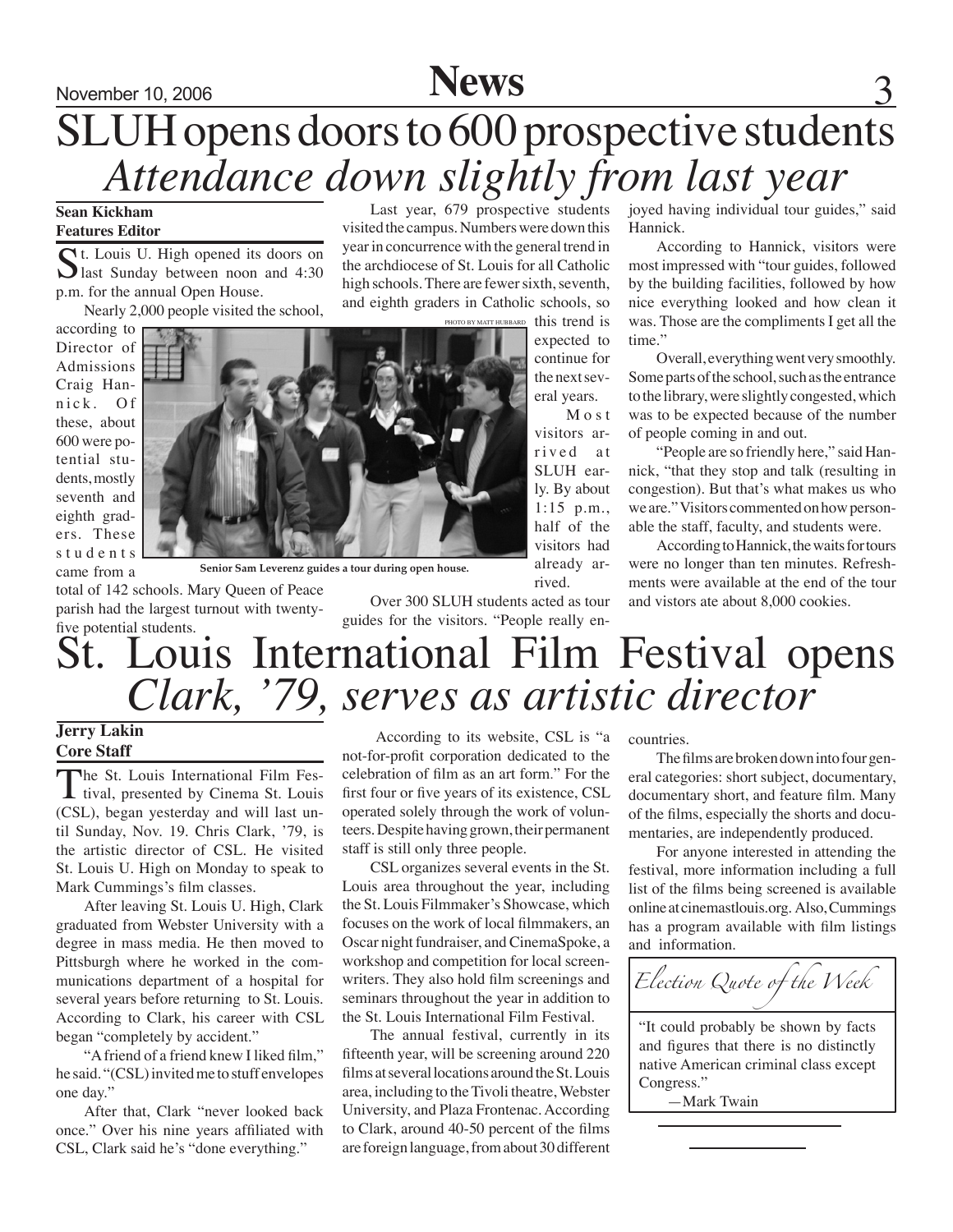

Indelicato qualifies for state chorus **Kevin Casey**

#### **Core Staff**

**Y**et again, several St. Louis U. High students have earned their way into District Chorus. Sophomore Jack Erbs and seniors Will Horner, John Hussung, Alex Indelicato, and Dan Zdrodowski all tried out for and made the Missouri Metro District 8 Chorus on Oct. 15, with Indelicato making State Chorus for the second year in a row.

"It's a special honor for Alex to make (State) two years in a row," said choral director Joe Koestner. "It requires a high skill level."

In order to try out for State Chorus, the singers first had to make District. Missouri is divided into 15 performing districts, with approximately 20 schools in each. SLUH is in the Missouri Metro District 8, which also includes Cor Jesu, DeSmet, and the St. Louis City public high schools, among others.

The auditions for District Chorus consisted of a prepared solo, along with a sightreading and music theory test. Students are allowed to practice the solo in advance, but it has to be one chosen from a book already selected for all of the competitors.

Those auditioning had not previously seen or heard the music used for the other tests, though. They first received a random piece of music, and, after hearing the first pitch of the melody, had to sing it before a judge, who scored the pitch and rhythm of the singer. Last, students had to sing their respective parts (alto, baritone, bass, tenor, or soprano) of a song while other parts were played on a CD.

Once students make District Chorus, juniors and seniors with the highest overall scores are eligible to audition for State. All four of SLUH's seniors scored high enough to be eligible, but only Indelicato chose to try out. Of the 150 students who make District, only 16 are chosen for State–four per each voice part. Indelicato was one of those 16, singing baritone.

"I'm pretty excited for it. It's going to be a fun experience," Indelicato said.

## **News** November 10, 2006 Diversity film series attempts to schedule next film

### **Matt Bettonville**

**Reporter**

ACES (Association for Cultural En-<br>
richment at St. Louis U. High) is trying to schedule the next installment of their Diversity Films Series. The date is tentative because of very low turnouts in the previous two screenings.

 ACES club moderator and Director of Diversity Robert Evans is looking for a time that will be more accommodating to students' schedules. "We have a thousand students in the school," said Evans of the low attendance. "I think we could get more than (five)."

 The first film shown in the series, *Crash*, was cancelled because just one student attended. The next, the first half of *When the Levees Broke*, harbored only five attendees.

 Evans said the main purpose of the film series is to create dialogue about issues that he described as "isms"—racism, sexism, classism, orientationism. "A lot of people pretend that these issues don't exist, and talking about them brings them to the forefront," said Evans.

The purpose behind the series is to stimulate conversations about these topics. "It's a lot easier to see a film first, and talk about the issues after," said senior Matt Hubbard

The audition for State Chorus included another, more difficult solo performance from each singer. The choral pieces chosen for each candidate were harder, but students were allowed about three weeks to practice.

"(The audition) weeds out the people who aren't top-notch performers," explained Koestner.

According to Indelicato, State is much more rigorous than District chorus. He will be required to participate in several 9-10 hour practices. "I'm stressing more over college auditions right now than I am over State, just because there's a lot of preparation going into that. That's more of my future." He did add that when the time comes, State will be a good escape from school.

He and the others who made State will go to Tan-Tar-A Resort near the Lake of the Ozarks for their rehearsals sometime around January. Soon after that, they will perform for of the discussions. Hubbard attended the first half of *When the Levees Broke*. "We had a good discussion…but it would've been a lot better (with more attendees)."

 *When the Levees Broke* is a documentary about Hurricane Katrina focusing on the role racism and classism that played in the government's response to the tragedy. "I thought (the first half) was really good," Hubbard said of the film. "(Director) Spike Lee did a really good job portraying the emotions and true life." Hubbard mentioed interviews with people who were staying in the Superdome or trapped in their houses during the flooding as being particularly powerful.

 Currently, there is no set time or date for the next showing. All originally scheduled dates are being reconsidered because of the low attendance. "I'm looking for feedback from the students," Evans said. "If students will shoot me an e-mail or write in to *Prep News*; put it on KUHI, please, please, please give me feedback!"

 Part two of *When the Levees Broke* will be showing soon. Look for further announcements about dates and times. Anyone wishing to contact Evans with ideas can send an e-mail to  $evans@sluh.org$ , or stop by the ACES office (M102).

the Missouri Music Educators Association at their annual convention, which Indelicato is looking forward to.

"When it's time for me to compete I'll compete, but when you're in a chorus environment like (this), no one really cares how good you are. It matters how the whole group sounds," he explained. "The competition part is over now. It's just having fun."

Before he can go to State, though, Indelicato and the others have to prepare for their District Chorus concert, which is this Saturday.

Erbs concluded with the overall feeling students seem to have toward being in either the District or State Chorus: "I love it because it's a very supportive environment. Everyone that's there really wants to be there, and it's full of such talent."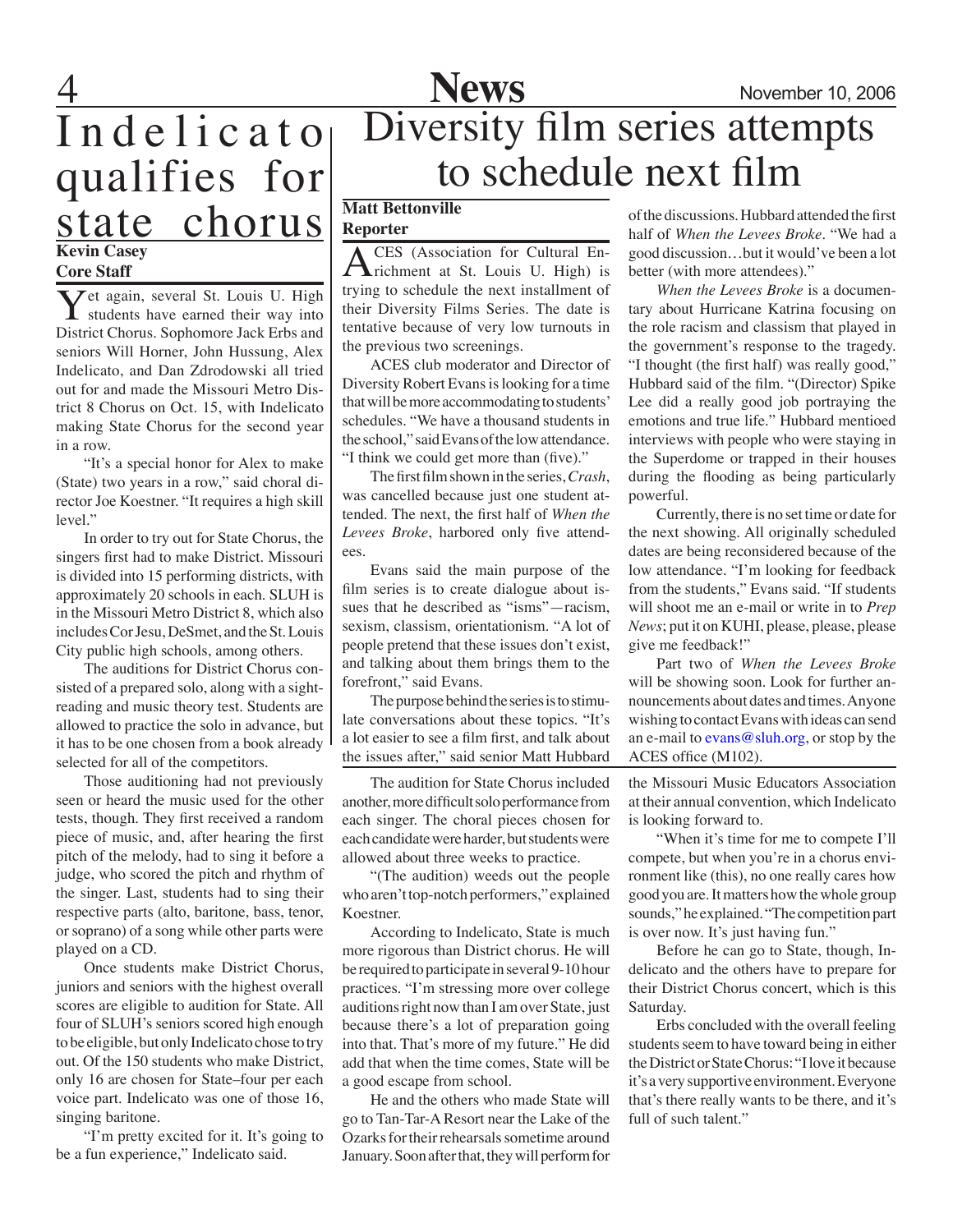## November 10, 2006 **Sports**

## Football tops Vianney in shootout, 42-35 *Advances to sectionals to face Mehlville*

### **Kevin McBrearty Reporter**

The St. Louis U. High football team overpowered Vianney last Friday in a game that featured high scores and broken records. The 42-35 victory gave the Jr. Bills a seat in the Missouri Class 6 State playoffs, their first playoff berth since the 2001 season.

The Greatestshowonturfbills came out ready to play. Sophomore running back Ronnie Wingo put the Jr. Bills in scoring position with a 30-yard run. Sophomore quarterback John Swanston then gave the Jr. Bills an early lead with an 8-yard pass to junior wide receiver Eric Devlin for a touchdown.

Vianney tied the game on the ensuing drive, completing two big passes to put them in the SLUH red zone before their quarterback sprinted the ball into the end zone to tie up the game.

After failing to gain a first down, the Jr. Bill offense was forced to punt on their next drive. However, a fumbled punt return by a Vianney player gave the Jr. Bills' drive new life and excellent field position in the Griffins' red zone.

After Wingo finessed his way to a 10 yard gain for first and goal, Swanston lobbed a beautiful pass to Devlin into the back corner of the end zone for his second touchdown and the Jr. Bills' lead. However, the extra point attempt by kicker Max Wheeler was blocked, giving the Playoffbills a 13-7 lead.

Vianney worked with a short field on their next drive after the Jr. Bills' kickoff was returned to midfield to put the Golden Griffins in position to score. Vianney worked quickly, scoring just 30 seconds after taking over on offense. The touchdown came on a 33-yard run by the Vianney quarterback, who weaved in between SLUH defenders to score. After a made extra point, the Griffins led the Jr. Bills 14-13.

The Jr. Bill offense responded on their next drive, marching downfield 75 yards in seven minutes to take the lead and keep the Vianney offense off the field. Led by Wingo's three first down runs and assisted by wide receiver Geno McNeil's 14-yard stepladder catch for a first down, the Balancedattackbills found themselves at the Vianney 13-yard line, threatening to score.

On second down, the offense went to the duo that had been coming up big all night. Swanston put a perfect pass right over "Ocho Cinco" Devlin's shoulder for a pretty touchdown. The Jr. Bills led 20-14 halfway through the second quarter.

Both defenses came up big late in the first half. The Jr. Bills shut down the Vianney offense for a drive and forced them to

## **see PLAYOFF BOUND, 6** Hockey pre- pares for first game Saturday **Matt Beezley**

### **Reporter**

The leaves are falling and Halloween<br>has come and gone, leaving FEMAcertified Level II Storm Spotter Mark J. Zinn with little to report but low temperatures and coming snow. And with autumn comes the beginning of a new season for the St. Louis U. High hockey team. After an impressive playoff run that ended in the quarterfinals against CBC last year, the Icebills graduated ten seniors, among them last year's point leader, Eddie Effinger.

Despite the loss of so many upperclassmen, this year's team looks very promising. Led by senior captain Chris Place, the '06-'07 Jr. Bills feature a strong offensive front, one that relies on speed and aggression to put the puck in the net.

**see BUSIE, 12** "Speed kills defense," commented as

## Racquetball defeats Vianney decisively in season opener

### **Drew Burkemper Reporter**

The St. Louis U. High racquetball team<br>
opened the '06-'07 season by laying the smack down on the Golden Griffins of Vianney. Most of the team cruised to easy victories over a far less experienced foe, but Vianney's top two seeds did offer some challenges for the Racquetbills.

The match began with junior No. 6 Paul Marsek making his varsity debut. He won convincingly, 15-2 in the first game, but struggled some in the second, winning 15-8.

The dynamic doubles duo of Todd Swift and Dean Hunter looked sharp in their first match of the season. The pair rarely allowed their opponents to serve the entire match, winning 15-0, 15-1.

Hunter had different thoughts on their play, though: "That was an ugly win. Even though they only got a point, we didn't play that well."

No. 5 Steve Baer played next for the

Wilsonballbills, his first league singles match in two years, after playing doubles last year. Baer and his opponent traded points for much of the early part of the first game. After Baer swept the floor (he thought it was slippery) he appeared to settle into a rhythm, winning 15-2. The steady play continued in the second game as Baer won, 15-5.

Junior Joe Hoffman, playing No. 4 for the Bendyourkneesbills, played next and made quick work of his opponent. In the first game, Hoffman ran up several points early before allowing his opponent to serve, eventually winning 15-3. The second game was much the same as the first, with Hoffman going up 12-1. He won the second game 15-3.

Junior Ray Godefroid, also making his varsity debut as the third seed, followed the example of the earlier players and easily disposed of his overmatched opponent. In a match that did not last very long, Godefroid killed his way to a 15-4, 15-2 victory.

No. 2 Drew Burkemper struggled in his first match of the season. Burkemper

**see FREE FALLING, 6**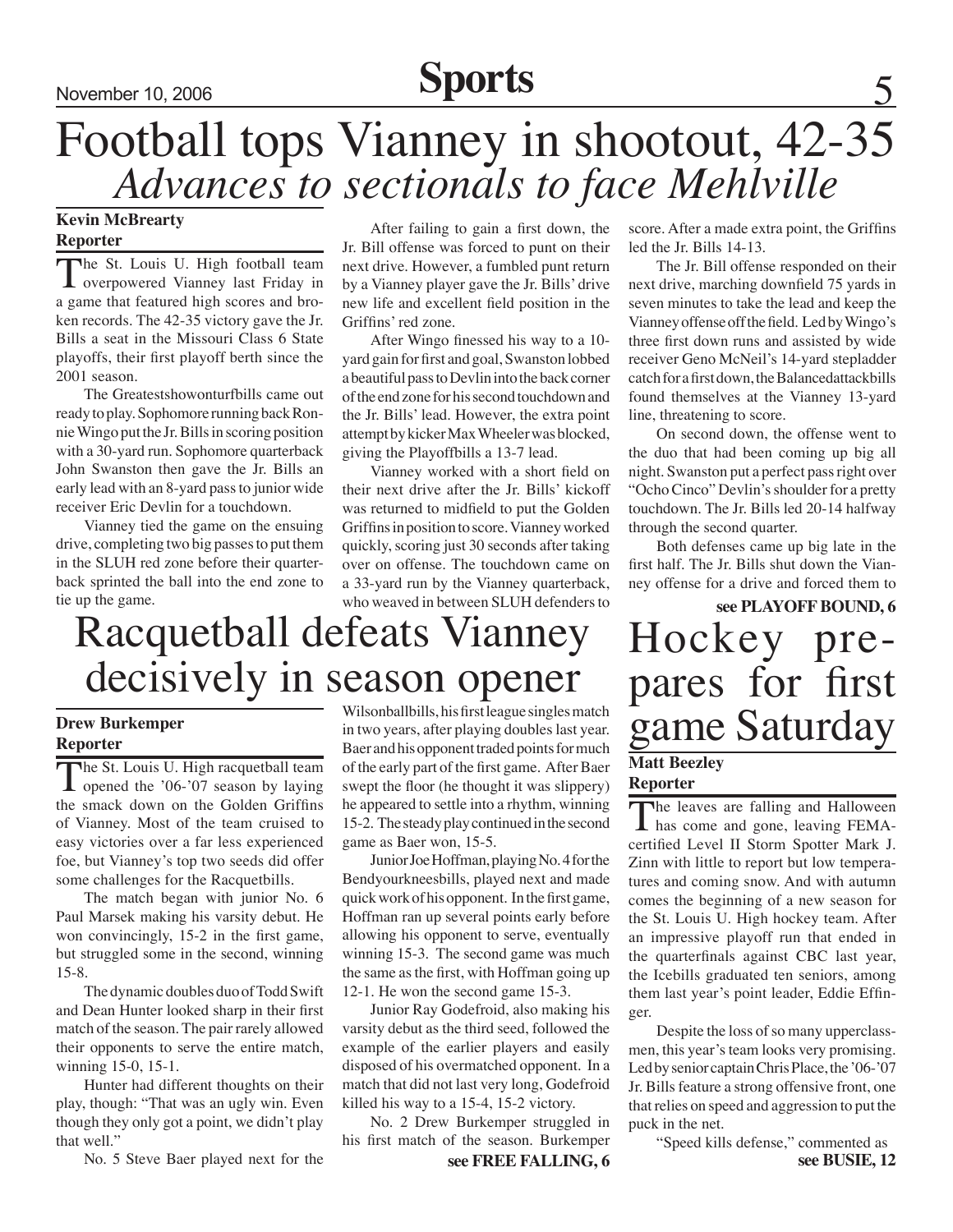## PLAYOFF BOUND

#### (from 5)

But on the Jr. Bills' next drive the Griffin defense forced a fumble at SLUH's 8-yard line to give their offense a second chance to take the lead before half. But the U. High defense put up a tough fight, coming up with a sack and another tackle for loss. With just under two minutes to play in the half, Vianney retook the lead on a 4-yard run, 21-20.

The Playoffbills were determined to have the lead entering half. The SLUH offense went to the two minute drill, first trying a shovel pass to freshman Griffin Lowry for a 31-yard gain and a first down. The next play was an 18-yard pass to McNeil to bring the ball down to the Vianney 31-yard line. Then on an option Wingo took the ball 31 yards to the house to give the lead back to SLUH with 1:09 left in the half. Following a missed extra point attempt, the Jr. Bills led 26-21.

The second half started slower than the first, with each side trading defensive stops. On Vianney's first drive of the half, defensive tackle Niko Mafuli forced a fumble to end the scoring threat. The Jr. Bills weren't able to capitalize though, going three and out on their next drive. Vianney regained the lead late in the third with a touchdown pass, and, with the extra point, they now led 28-26.

The Jr. Bills responded with a touchdown pass of their own. Swanston hooked up with Devlin for the fourth time, this time on a 42 yard pass down the sideline for six points. The Jr. Bills increased their lead to 6 points by converting a two-point conversion on a pass to Lowry. They led 34-28 at the end of the third quarter.

Vianney proved they wanted the district crown as much as the Jr. Bills. The Griffins regained the lead once again three minutes into the fourth quarter. The Griffins used the advantage of a short field once again, this time starting on their own 48. The Griffins worked quickly, as always, with two big plays putting them in scoring position. The Vianney offense scored on an 8-yard pass and gained a tiny lead once more, 35-34.

 The Jr. Bills' offensive assault continued as Wingo burned the Vianney defense again. Wingo scored on the second play of the drive on a 67-yard run. Wingo's big run came off of a cutback that stopped defenders in their tracks. Once he busted into the secondary, no one was able to catch him and he ran away with the ball for six points and gave the lead

back to the blue and white. The U. High offense solidified their lead with a two-point conversion. Swanston's pass in the corner of the end zone to none other than Devlin gave the Jr. Bills their largest lead of the night 42-35.

Both teams traded three and outs in their next possessions and Vianney regained the ball late in the fourth quarter. In Vianney's last shot to score, the dormant Jr. Bill defense awoke and broke the hearts of the Vianney faithful. The clutch defense racked up two tackles for losses and an incomplete pass on Vianney's first three plays. On fourth and long, and desperate for a touchdown, they hurled up a pass. Defensive back Kaelan Mayfield beat out his receiver and snatched the ball from the air for an interception.

The Jr. Bills took over after the turnover and ate away the clock. Wingo could not be stopped and added yard after yard to his already impressive total while simultaneously winding down the clock to the inevitable SLUH victory. When the scoreboard clock struck zero, the Jr. Bills came away with the win and the division title in a 42-35 win.

In all, the Jr. Bills racked up 534 yards of total offense and seven touchdowns, the team's best offensive display this season.

Ronnie Wingo had 293 yards and two touchdowns on 33 carries. His dominating performance broke the SLUH single-game record for most yards (Stephen Simmons had the previous record of 264 yards in 2003).

Wingo has amassed an impressive 1419 yards so far this season. Swanston commented on Wingo's performance, saying, "he ran really hard all game … the line opened up some holes and he just outran everyone like he always does."

Swanston completed 14 of 22 passes for 195 yards and four touchdowns. Swanston attributed his great game to the offensive line, saying, "They blocked really well. No one touched me all game."

Devlin caught 7 passes for 106 yards and 4 touchdowns. The four receiving touchdowns is also a SLUH record. Swanston said, "We knew he was an athletic receiver … he came up with some big plays."

With the Jr. Bills' defeat over Vianney, they won their division and locked up a spot in the state playoffs. Come see your Jr. Bills take on Mehlville tonight at 7:00 p.m. in the stadium.

### Free Falling

#### (from 5)

slowly, dropping the first game 6-15 after complaints about the ball. He was able to compose himself and play pass-first racquetball in the second game, though, winning 15-9.

Burkemper jumped to an 8-3 lead in the tie-breaker, but then allowed that lead to diminish to 8-6. That was as many points as his opponent would get as Burkemper traded rallies and eventually won 11-6.

"My head wasn't there today," said Burkemper afterwards. "I need to compose myself before the match, not during."

Captain Ben Brooks played in what might have been the most exciting match of the day. He and his opponent traded points throughout the first game, and Brooks came out on top 15-14. Vianney's top seed came out shooting in the second game, jumping to a 14-6 lead. Brooks dug deep and showed the resolve that led to his captainship as he rallied to a 15-14 victory.

"Sometimes your eggs are scrambled," said coach Joe Koestner after Brooks' victory. "Then you take a time out and they get not scrambled."

Starting the season off on the right foot was key for the Bouncybills, and they did just that. Looking ahead to next week, the Racquetbills face off against a tough CBC squad Thursday afternoon in St. Charles.

# Yearbook Picture Retakes

Yearbook picture retakes will happen on the day of our Thanksgiving Mass, Nov. 21. This is for students who missed the first day and for any student who is not satisfied with his yearbook picture. (Be sure to have the original picture packet to give to the photographer.) Keep watching the scrolling announcements.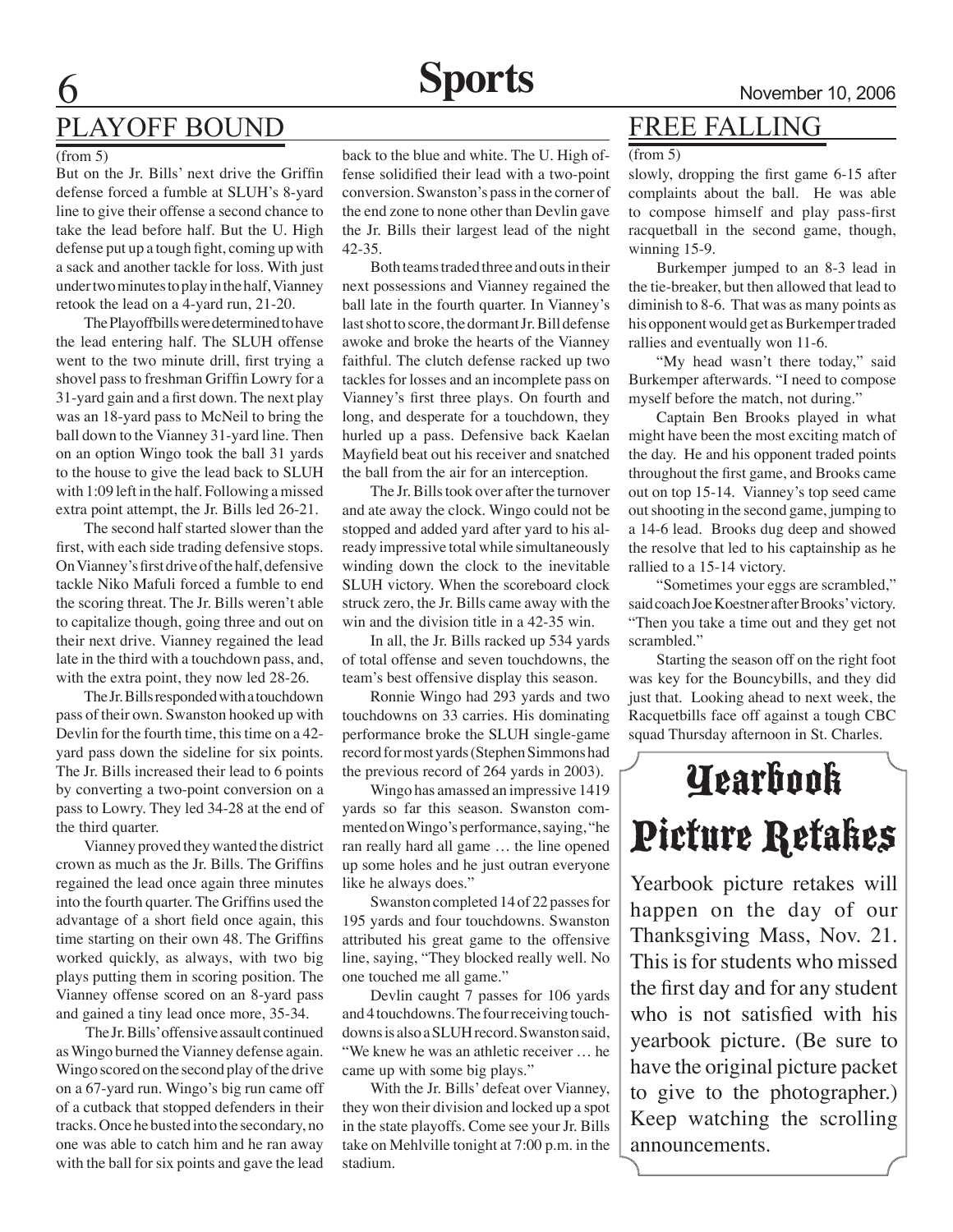### November 10, 2006 **Sports**

# Swimming takes MCC championship

### **Ray Kreienkamp Reporter**

As the St. Louis U. High swimming<br>and diving team left the pool deck last Thursday, many of the Jr. Bills wondered if what they were experiencing was surreal; from the beginning, they had been picked to be the first team under head coach Fritz Long to take second place in the MCCs. Chaminade, with state record holder Scott Jostes, had been thought to be the best team in the conference all year. The hype increased even more when Chaminade misscheduled the regular season meet so that the teams were unable to see each other during the season.

But despite what others had said, the Jr. Bills proved all of the skeptics wrong on Friday. After a strong performance on Wednesday, the Jr. Bills solidified the victory on Friday with a number of strong swims. In the end, the Jr. Bills took their fifth consecutive varsity MCC title: SLUH 404, Chaminade 320, DeSmet 266, CBC199, and Vianney 114. The Jr. Bills finished the terrific evening by hoisting their reclaimed trophy to a crowd of cheering fans. For the seniors especially, it was a great feeling.

"It was really exciting to win," remarked captain Jake Roeckle. "It was ridiculous to see how many guys qualified for State. Everyone placed in the perfect spots for us to succeed. It was really cool to see everyone come together like that."

The Jr. Bills did get great swims throughout the evening to take the victory. Coming into Friday, the only points that had already been won were from diving. With Mick Dell'Orco, Ryan Berger, and Colin McCabe stepping up to the occasion themselves, the Jr. Bills had an early 28-25 lead. Although the Jr. Bills had a lead, it would not have been secure without impressive swims on Friday.

After a somewhat slow start, the Jr. Bills started to excel in the stroke events. In the 50 free, the Jr. Bills got huge swims to hold their spots from Wednesday. Junior Tim Dale retained second place to Jostes, while Jim Heafner had a great swim to keep first place in the consolation bracket.

"I was not as nervous once the stroke events came along since we really picked it up and either held or made up spots there," said Long.

From that point when the meet was fairly close, the Jr. Bills took off. In the stroke events, the Jr. Bills got great results. In the 100 fly, Jake Roeckle took a crucial second. Dale and Tom Tandler had impressive times in the 100 free, and junior Kip Tandler had a strong swim in the 500 free.

The back and breast were really the events that helped, however. In the consolation heat of the backstroke, freshman Daniel Pike came back from nearly last place on the first 50 to win the event. It was a phenomenal swim.

"I was disappointed in the fact that it was not my best time," said Pike, "but I was really happy to move up three spots to help the team. It was really an exciting experience for me."

In the final heat of the 100 back, the Jr. Bills got a second place out of sophomore Trent Going, with Brendan Mehan and freshman Alistair Vierod also doing well.

Then in the 100 breast, the Jr. Bills went 3, 4, 5 with Jim Heafner leading the way.

"We really stepped up there at the end," remarked captain Kerry Read. "It was amazing how those guys came through."

Assistant coach John Penilla added, "We had such good swims all day, so we were picking up gobs of points along the way."

Although the Jr. Bills thought they were ahead, they took nothing for granted. When the announcement finally came, it was a great moment for the Jr. Bills.

"Going into the final day, coach made it seem like it was going to be hard to win. So when we pulled it out, it was great. To win all four years we were here was really cool," said Read.

"Winning MCCs is a big deal because CBC, DeSmet, and Chaminade will all do well at State," remarked Long. "For us to beat them really shows the depth of our team and the ability of our team to do well when we work as a team. Individually we are not as strong but when we work together and come together as a team we can do really well."

Unlike in past years, the Jr. Bills did not get a single first place all day. Although they took many second and third places, they did not win one event.

"It is rare to win when we do not get first places, but our guys really stepped up, and our ability to win really showed the depth of our team," said captain Joel Berger.

Sophomore Will Derdeyn pointed out another key, saying, "The B relays really stepped up for us and did well."

In fact, all of the Jr. Bills' B relays took first in the B relay heat, contributing crucial points to the Jr. Bills' score.

Trent Going pointed out something else interesting about the meet. He said, "It is cool to be the two-time 2006 MCC Champion. This probably will never happen again." Because of the season change, the Jr. Bills took their second MCC championship in 2006.

So now that the Jr. Bills have won MCCs, one event remains on their schedule: the state meet at the St. Peters Rec Plex. Although Rockhurst is almost guaranteed to win, it will be an interesting meet for the Jr. Bills.

The relays will be a key part of the Jr. Bills' plan on Friday to get points. The Jr. Bills will be especially looking for points from diver Dell'Orco, senior butterfly specialist and anchor of two relays Roeckle, and freestylers Dale and sophomore John Heafner. Also, the Jr. Bills will get help from good performances by Derdeyn, Going, Heafner, and Pat Nugent.

The action kicks off this afternoon at 3 p.m. at the St. Peter's Rec Plex. Tomorrow, the finals heat will begin at 9 a.m. with the diving, followed by the swimming finals. It will definitely be an exciting meet, so come cheer on the Jr. Bills today to help them get to the finals, and come tomorrow to see an exciting day concluding with the final swims in the high school careers of many seniors.

### ATTENTION

http://www.prepcasts.com/ is proud to inform you that we will be announcing both the SLUH-Mehlville State Quarterfinal Football Game on Friday night and the State Swimming Championships on Saturday LIVE. The replay of Thursday's soccer game is available now. The upcoming soccer championships are scheduled to be broadcast also. All listening opportunities are FREE.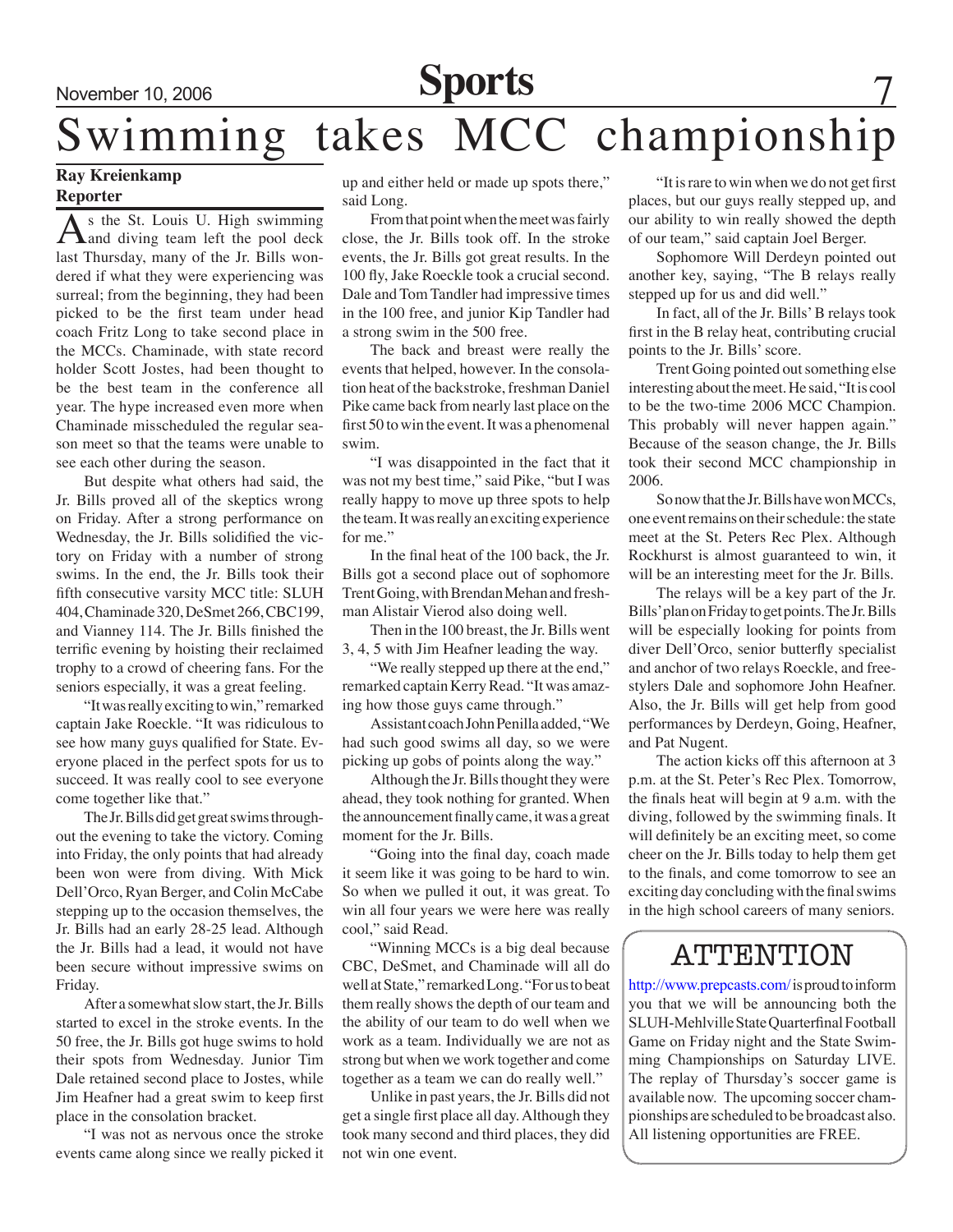

# ) PRE

#### (from 1)

from CBC's Dan Quigley (not to be confused with John Quigley of SLUH). Lawder stayed within striking distance of the leaders and hung with the surge, while Clohisy began to move up.

"I could hear Coach Rosario yelling at me, 'You're in 18<sup>th</sup>; you're in 15<sup>th</sup>, you're in 10<sup>th</sup>'," Clohisy recalled.

The pack remained in about 50<sup>th</sup> place, trying to hold on during a fast second mile.

Heading into the third mile, the team felt good and ready to start taking places when disaster struck. Viox, leading the pack, slipped in some mud rounding a turn and fell down. He got up as fast as possible and tried to get back into rhythm, but had fallen away from the pack and would now have to run on his own.

The team continued to charge through the field, heading toward the infamous Firehouse Hill about a half mile from the finish, where Linhares was waiting to give some final instructions.

"I loved where Lawder and Clohisy were at going up the hill, but got a little worried when I saw the pack in the 50's and 60's. I

### AWArD

#### (from 2)

the Spirit of St. Louis award last September (see Issue 7). Zarrick has also been informed that SLUH has won an award for the track. There will be an announcement about the track award sometime in December.

### PARK

#### (from 2)

must be brought to us by another student," said Clark of the punishments for violations. This solution may not be satisfying to some students, but as Clark said of the public parking, "That's the nature of the beast."

 Many students were pleased with the change. "I like it," said senior Tyler Caldwell. "I'm glad they did something...because I was tired of underclassmen parking on the (senior) lot."

 Junior Chris Brown had a similar opinion. "I think it's fine because when we're seniors, we're going to want the same privileges. They've waited, they should get (senior parking), and so should we (next year.)"

didn't realize how fast the times were. But I wasn't sure how we would hold up," Linhares recalled.

Once at the top of the hill, the team kicked to the finish line, giving everything they had for the final race of the season. Lawder finished first for the team in a school record of 15:59 and fifth place. Clohisy finished strong in 16:24—over a ten second PR—and captured an all-state medal for 13<sup>th</sup> place.

"I was so excited with my place," he recalled after the race, "I think I had more energy after the race then before it."

Murphy was third on the team and also set a PR (an almost unheard of event at the state course) with a  $17:02$  good for  $50<sup>th</sup>$  place. McCafferty was close behind in 17:05 in 54<sup>th</sup> place. Banet rounded out the scoring five with a 17:09 in 62nd. Viox and Ford finished sixth and seventh on the team respectively in 17:25 (84<sup>th</sup>) and 17:33 (98<sup>th</sup>).

SLUH's team score of 114 was not quite low enough to catch Fort Zumalt South, but was good for second place, the highest finish a SLUH team has had since 1999.

"You've got to tip your hat to Zumwalt South," said assistant coach Joe Porter. "They had a great day and weren't going to let anybody catch them, but I felt we ran a good race and second is a great team place."

"Our guys came through, and I felt we were where we ought to be," said Linhares. "If it hadn't been for everyone going to the well and finishing strong, if it hadn't been for Murphy taking some leadership, if it hadn't been for McCafferty holding strong to the finish, we could have easily been caught."

Lebanon was third, six points behind SLUH, and CBC finished fourth with 146 points.

SLUH headed to Shakespeare's Pizza in Columbia to celebrate their podium appearance, after of course several of SLUH's fans (painted blue) had the traditional jump in the lake.

At Shakespeare's all one could see were smiles stretching across the restaurant and a look of satisfaction on the faces of all the team's members. After a year of intense hard work outs, excruciatingly long runs, injuries, and victories, SLUH finally got to cap off the season in the perfect way—a state trophy.

"I was so psyched about the team trophy," said a happy Clohisy. "We wanted to get one and we got it."

## duza Signs with Illini



**Abe Souza signs a letter of intent with the University of Illinois. Souza accepts his letter from tennis coach Dennis Dougan, flanked by Principal Mary Schenkenberg and Souza's counselor Ken McKenna. Other varsity tennis players (seated around table) show their support for Souza.**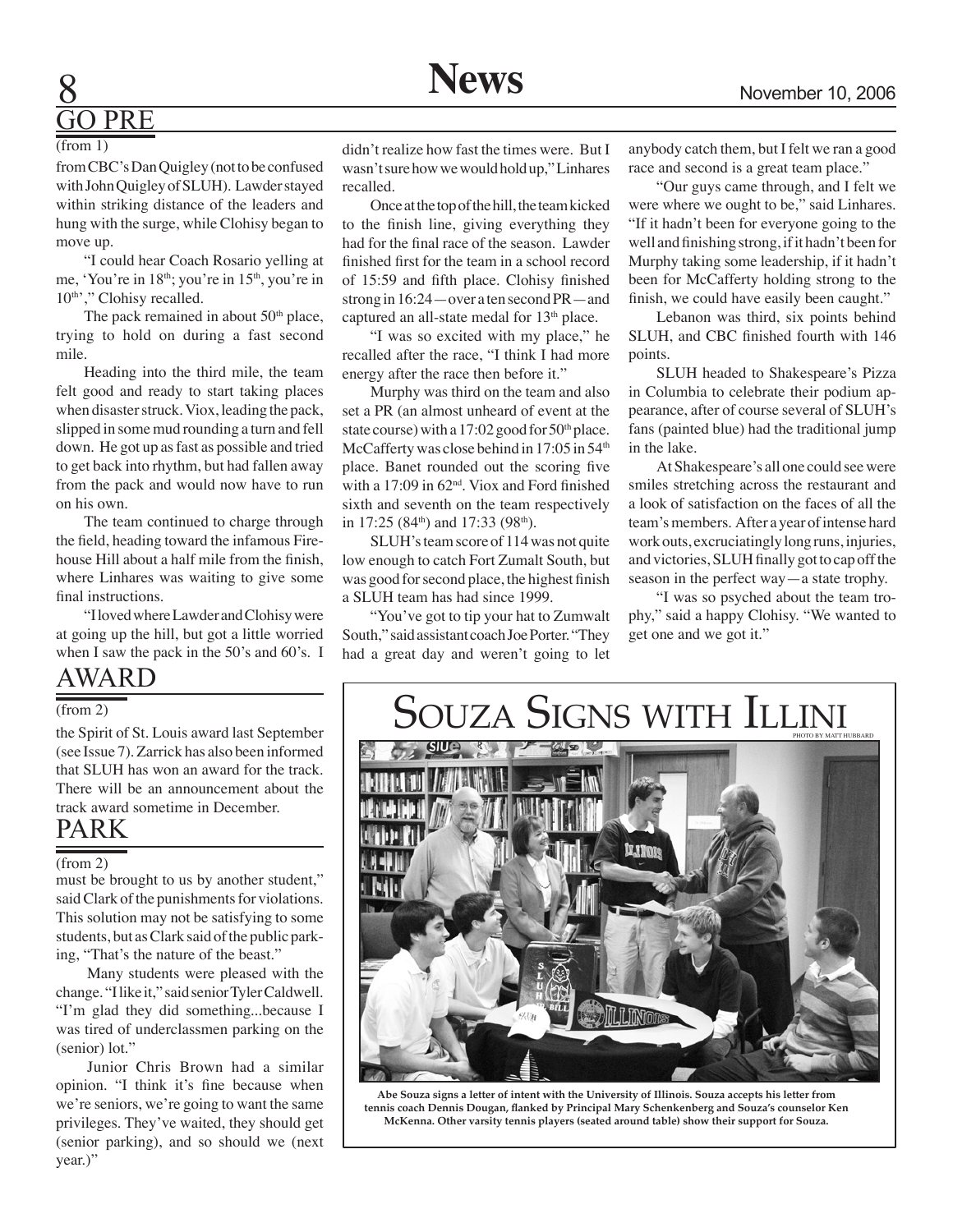### November 10, 2006 **Sports**

### *JV Swimming* FALL UNDERCLASSMAN SPORTS WRAP UP *JV Soccer, 11-2-2*

### **Ray Kreienkamp Reporter**

The JV swimming team seized their second consecutive JV<br>MCC Championship by edging out the DeSmet squad by a<br> $\frac{1}{2}$ score of 392 to 380, just beating them with a remarkable performance in the 400 free relay. It was a great ending to a solid year of improvement.

Amid all of the best times, the Jr. Bills got phenomenal swims across the board. In two events, the Jr. Bills swam near-record times for the JV MCC level. In the 200 freestyle, junior Zak Ancel swam 2.00.86, while Tyler Connor in the 100 back posted a top time of 1.06.61, less then one second under the record.

Also, junior Dan Geisman won the 100 breast with a time of 1.14.78 and sophomore Will Page won the 50 freestyle with a time of 24.58.

Despite all of these amazing swims, the whole meet came down to the 400 free relay. Sophomores Nick DeBandt and Kevin Casey took the first two legs of the relay, keeping the Jr. Bills close with the other teams. Then, freshman John Helling came in for the third leg of the relay and gave the Jr. Bills a lead. Page wrapped up the race, swimming out in front of the competition to give the Jr. Bills a large victory and the points needed to take the championship.

### **Dan Zdrodowski Reporter**

The JV soccer team finished the season with a strong 11-2-2  $\blacktriangle$  record. The team, under the supervision of head JV coach Tom Zinselmeyer and assistant coach Dan Bommarito, pushed itself to a superior season marked by a rock-solid defense and an impressive record. The team captains—Fergus Corbella, John Krause, Mike Guinn, and Alex Cooke—stepped up in leading the team.

Bommarito said of the team's success, "We (the coaches) passed down power to our senior captains. They are really great leaders. The senior team captains were key in the development of the team into a cohesive, outstanding unit."

The season was marked in particular by the MCC and CBC tournaments, both of which the Jr. Bills won. The CBC tournament was marked by an outstanding performance by goalie Cooke, who kept a clean sheet throughout the tournament.

The MCC tournament represented the settling of an early-season rivalry between the Jr. Bills and the DeSmet Spartans, stemming from a defeat in the first games of the year.

The strong defense was crucial to the team's overall success. Led by the amazing Cooke, the Jr. Bill defense laid a solid foundation for the team.

## *B Football, 6-3 JV XC B Soccer, 15-4-1*

### **Chris Pesigan Reporter**

After coming to terms with a rocky 2-2<br>
start, the Jr. Billiken B football team finished with a bang, winning their last three games and ending the season, 6-3.

Having lost four sophomores to varsity, including starting running back Ronnie Wingo, the Jr. Bills began the season with disheartening losses to Chaminade (in a one-point game) and DeSmet.

After their 2-2 start, the Jr. Bills bounced back, though, finishing the season 4-1 with one game, against Ritenour, canceled because of rain.

"After our reality check," said sophomore lineman Dan Marklin, "we really pulled together and finished strong." The team beat CBC, Vianney, and Lindbergh to finish the season.

The biggest game of the year came against Francis Howell Central, a 30-9 win, even though Francis Howell played

**see JV SWIM, 10**

**Neil Backer**

**Dan Everson**

### **Core Staff**

The St. Louis U. High B soccer team **L** closed out a successful 2006 season on Nov. 1, finishing with a 15-4-1 overall record and a plus-27 goal differential.

Coach Bob O'Connell cited a 3-0 win at Chaminade early in the season and a 1- 0 victory over DeSmet on Oct. 14 as the biggest wins of the season. O'Connell also noted the B Valenciabills' three victories (2- 0, 3-1, and 1-0) over Vianney as significant accomplishments this term.

The season concluded with a tough shootout loss to Chaminade in the CBC Tournament final. The two MCC rivals played to a 0-0 draw before Chaminade prevailed in penalty kicks.

According to O'Connell, captain Chris Gomez led the defense throughout the season. John Merlo and Tim Milford played key roles at midfield, and captain Ryan Vincent led the B Estadio-Santiago-Bernabéubills<br>see BOBO, 10

**Reporter**

As autumn fades away into winter, an-<br>
other long, hard cross country season comes to a close for the Saint Louis U. High Jr. Bills. The JV and C teams finished their seasons at the Findley Invitational at Forest Park more than a week ago. Led by super frosh Tyler Jennings, who nailed first place, and his stellar teammate Ben Ford, who finished in second, the freshman team ended the year on a high note. The C team looked to be in control in every meet they ran.

Freshman Christian Geoghegan summed up the year: "It was awesome, we went undefeated."

"The best part of cross country was the races: to run and to watch," said freshman Mark McBride. The freshman team proved to be a lot of fun to watch this year as they outran all of their opponents to victory. An impressive seven freshmen earned the var**see BIG BANG, 12 see SUPERMAN, 10**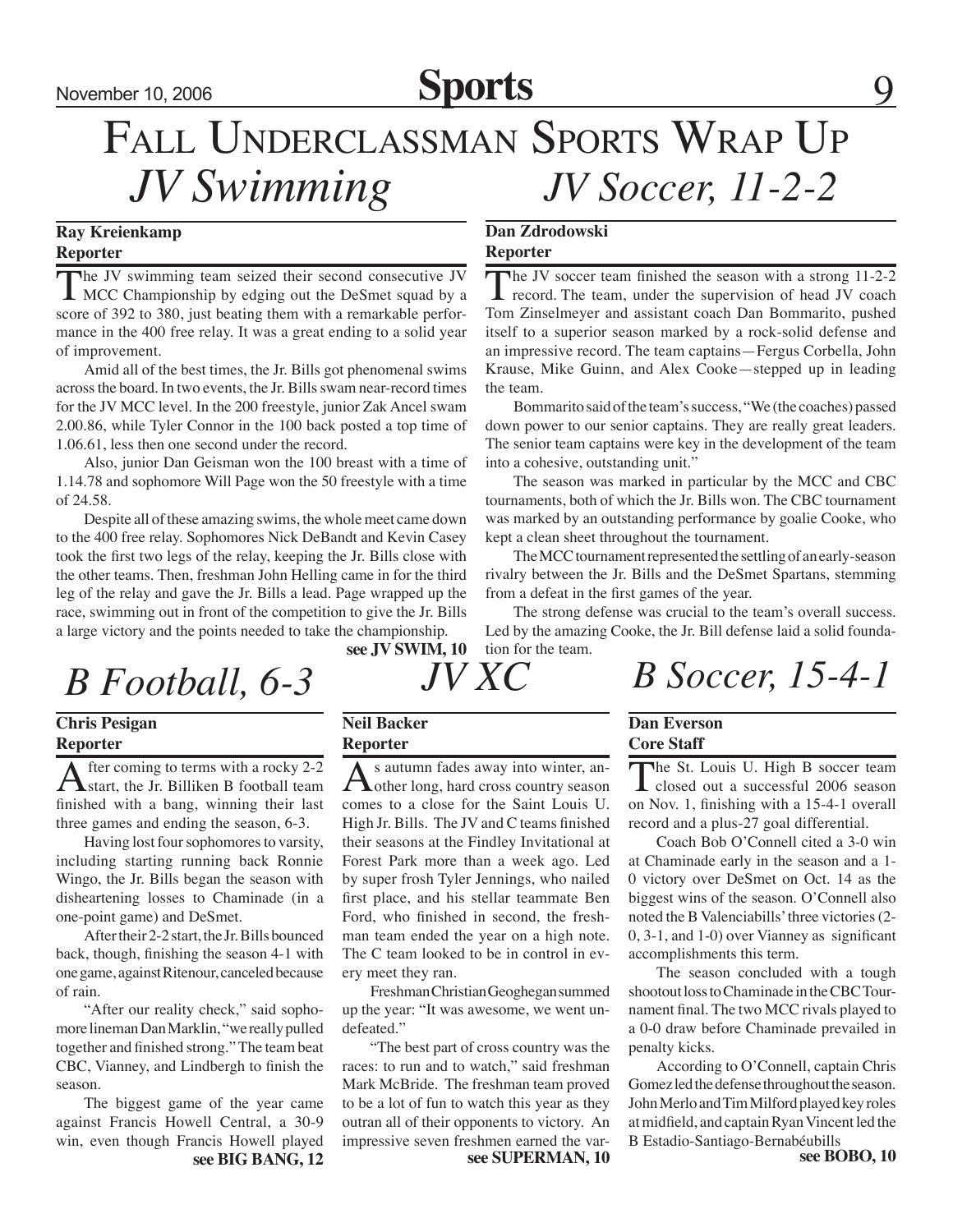# DINALS

#### (from 9)

Flanagan said, "It was one of those special father-son moments that I have obviously remembered for 24 years. I am reminded of that night every time the Cardinals are in the playoffs. This year my wife and I just happened to be visiting my son Tom and his wife in Denver for his thirtieth birthday and we all watched game seven of the NLCS together. What a game!"

Film teacher Mark Cummings recalls standing in line for 17

hours for tickets to Game 1 of the series in '82. Unfortunately, the Cardinals lost the game 10-0. Luckily he was able to return to a Cardinals World Series win this year in Game 3, with his son, in standing room only. A Tigers fan near them who also had standing room only tickets took an open seat in their section. When the Tigers fan got up to find a friend of his, Cummings' son stole his seat. The Tigers fan came back and began telling Cummings' son that the theft of the seat was the reason the Tigers were losing on the field.

"I had a great conversation with him and he had an eight-year-old back in Detroit so he connected with my kid, and he made my kid feel

so cool," Cummings commented. The pain that accompanied the World Series loss to the Kansas City Royals in 1985 was only worsened by the appalling call by umpire Don Denkinger at first base in Game 6. Russian teacher Robert Chura was in high school at the time and remembers the call well. He was at a DeSmet dance at the time. There was a television set up in with the game playing. In the bottom of the ninth the Cards were up 1-0 and everybody at the dance was gathered around ready to celebrate a Cardinals' World Series victory. When the terrible call was made Chura remembers the room going silent.

Though the World Series run in '85 was tragic, it brought some good memories for English teacher David Callon. Callon was 11 years old at the time and doesn't remember which game his memory is of or what exactly happened in it. But it was a night game and Callon was supposed to be in bed asleep. As you know, there is no

### Banana Republic

#### **Alex Orf Reporter** (from 2)

A few scattered campaign ads and flyers supporting some un-<br>familiar political parties have popped up around St. Louis U. High over the past two weeks. The parties in question, the Nacilbupers, Centrist Reform Action Party, National Socialists of America, and the Free Rational party, are all vying for the votes of the freshman class in an AP American Government class project meant to simulate a real election. Elections will take place in freshman homerooms on Friday, Nov. 10.

"I heard about this project from another teacher at the AP conference over the summer, and on a whim I decided to put it into the curriculum this year," said AP American Government teacher Paul

stopping a true Cardinals fan from listening to the game—especially one with a transistor radio. Callon remembers that the game ended in a Cardinals' win off of a great play. Callon lay in bed with nobody to celebrate with except his baseball cards.

According to Callon, collecting cards at that time in "Cardinal Country" had only one goal: getting an Ozzie Smith or Jack Clark card. For Callon, a Smith or Clark card were priced "well above book value." The worth of another card was judged by how it could be

used to trade for a Smith or Clark card.

 Another avid baseball card collector in his youth was English teacher Jim Raterman. Raterman grew up in southern Ohio, where he adopted the Detroit Tigers as his team. The criteria that Raterman used for this most unfortunate decision was that the Tigers had the "coolest looking cards." He owned so many cards that he was able to act out the game with them while listening to Ray Lane and Ernie Harwell on the radio.

 *Field of Dreams* was correct in claiming "(baseball) reminds us of all that once was good and it could be again."

Raterman says that in 1967 there were riots throughout Detroit and, as he said, "The only good thing (in Detroit) was baseball." The fortune of the city changed in 1968 with the World Series victory over the Cardinals.

The Cardinals' return to the World Series against the Minnesota Twins in 1987 ended in another Cardinal loss. English teacher Steve Missey, who was a senior at SLUH at the time, attended Game 5 of the series when the Cardinals won 4-2. He recalls that it was exam week, but instead of studying for his French exam he went to the game because his friend had tickets. Missey said simply, "It was incredible." He failed his French exam.

Now the Cardinals have a new stadium, future Hall-of-Famers on their roster, and their tenth World Series win. The 2006 season brings up one question for all Cardinals fans, the same question that was asked in *Field of Dreams*: "Is this heaven?"

#### Michaelson.

In the project, the class was divided into four parties: two major parties, the Nacilbupers and the Centrist Reform Action Party, and two minor parties, the National Socialists of America and the Free Rationals. As a simulation of budget differences, the major parties are allowed to use any form of SLUH media—the Pulse, KUHI, or *Prep News*—to campaign, while the minor parties have to work from a more grassroots approach, handing out flyers and talking to freshmen one-on-one.

At the start, Michaelson was unsure how his students would now, he said, "I think they're getting into it."

*Mission Mexico fundraiser results*

The Spirit Week Mission Mexico fundraiser brought in \$1,711, and STUCO donated additional funds.



**World Series Most Valuable Player David Eckstein in the World Series celebration parade last Sunday.**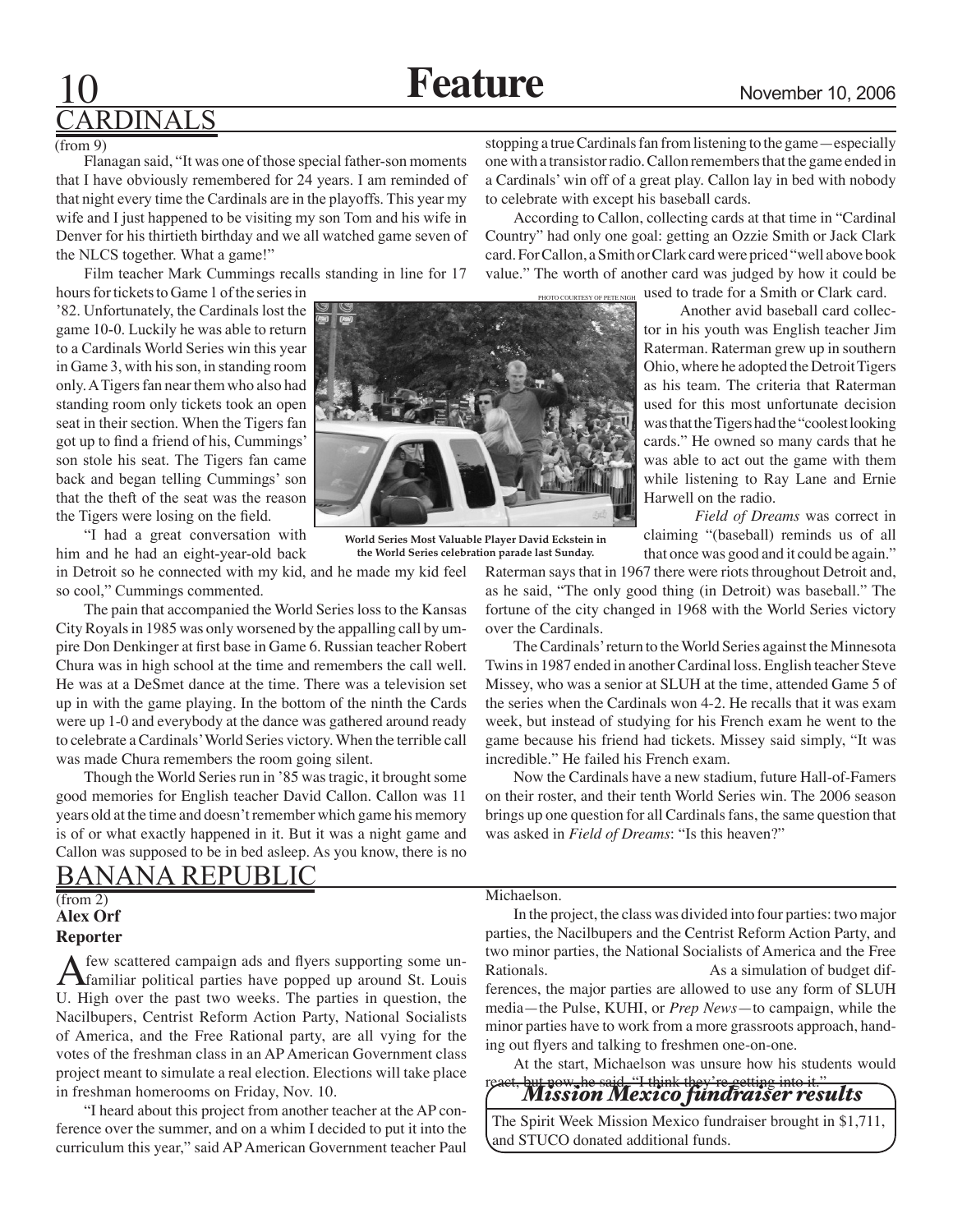### **STOP**

#### (from 1)

but we, along with the Science Center, clearly recognize the need to have a stop sign down at the new boulevard because that's where … all the Science Center and 95 percent of the SLUH traffic exits and enters."

 "At the time the city said, 'Well, we'd rather not keep both,' and we were thinking (that) there's more traffic at the boulevard. That would be the one we'd certainly want because that's where students (and parents) go in and out most regularly," said Zarrick.

The original plan called for the stop sign to be moved in September, but because of backups, the sign was not moved until Tuesday.

However, having no stop sign at the faculty lot caused many more problems than anticipated. "It became clear to us within

### **CRESPIN**

#### (from 2)

ing French, as well as posting an ad on the Jesuit Secondary Education Association's job website.

Because of the disappointing reply to its advertising (according to Schenkenberg there was only one serious external candidate) and of the suddenness of Crespin's departure, SLUH opted to instead cover Crespin's classes with then-Spanish teacher Kevin Moore. He started Tuesday.

Schenkenberg says the administration took this course of action because it seemed "less disruptive" than any alternative they had.

Moore, who volunteered to fill in for Crespin, has plenty of experience teaching French. While recently he has been teaching only Spanish, with two freshman Spanish sections and two junior sections, he taught French here for 12 years earlier in his career.

Crespin feels this situation is preferable to hiring a new teacher. "I think it will be a good opportunity for him to teach French again, and it's good that (the students) will have (a teacher) they already know, and who is already a part of SLUH, as opposed to bringing someone in who would have to get to know the students as well as the school," commented Crespin.

about an hour of removing the one at the Oakland entrance that that was a very unsafe situation. Cars were moving along Oakland at a high rate of speed," said Zarrick.

Director of Security Charlie Clark then called the streets commissioner and asked if they could temporarily place stop signs at the faculty lot. The city agreed, and unless it receives any complaints, the school will be able to permanently reinstall the signs at the Oakland lot and keep signs at the Science Center driveway.

In the future, the school also hopes to make additional changes to Oakland Avenue to make the traffic surrounding the school safer. According to Zarrick, SLUH and the Science Center just met with the engineers about possible changes they could make. However, they are waiting on the Missouri Department of Transportation's (MODOT) plans for changes to Highway 40 before making any major plans.

The school is currently looking to do something like the medians on Oakland at the Highlands. "That median and the rework of Oakland will provide a calming effect for traffic as well. Studies have shown that medians do calm traffic," Zarrick said.

Zarrick continued, "Between those improvements and the two stop signs, we certainly will have made significant efforts to slow traffic on Oakland."

Zarrick also cautioned parent and student drivers to be aware that not everybody knows of the stop sign changes. He also said that they may not obey the signs and thus warned drivers to approach the intersections very defensively.

While realizing the situation is not ideal, Moore is confident that things will turn out fine. Moore noted that "(Crespin) left things in good shape; she left lesson plans (and) plenty of materials."

Fellow French teacher Dick Keefe shares Moore's optimism, saying, "One thing I would say about our students is they are nothing if not adaptable, so I think they'll handle it just fine."

Senior French student Rob Perkins, however, remains apprehensive, saying, "It'll be a tough switch because (Moore) doesn't know where we are or what we've been doing."

Sophomore Pat Roach also sees the switch as a possible obstacle. "It kind of stinks because it's hard to get used to a new teacher," said Roach.

Two of Moore's former Spanish sections, one each of freshmen and juniors, have gone to former part-time Spanish teacher Julia Clements, who switched to full-time to cover them. The others are being taught by Spanish teachers Myriam Aliste and Charlie Merriott, who teach juniors and freshman, respectively.

Seemingly happy to be full-time, Clements says, "Originally there was talk of me being full-time, but it didn't work with the schedule. Now it works."

According to French Club President sophomore Jack Erbs, Crespin's departure has left the French Club with no moderator.

In addition to moderating French Club, Crespin organizes the annual summer Europe trip. Psychology teacher Brock Kesterson, who assists her with the trip, foresees no difficulty in conducting the trip, which is slated to begin May 31, without the pregnant French teacher.

"This same scenario happened when had she had her last kid," explains Kesterson. "When she had her second child, she asked me to take (the trip) over. ... So now we're kind of in the same position. I feel more comfortable with her being there, because she is a fluent French speaker ... but she has already done most of the leg work, and having had the experience of going on a trip of going on trip with 30-40 teenage boys, I feel confident I can handle it on my own."

Crespin's daughter is due Jan. 22 but will most likely be delivered by Cesarean section on Dec. 27 to avoid complications which arose during Crespin's last pregnancy.

Crespin is slated to return and resume all of her former duties at the beginning of the 2007-2008 academic year next fall.